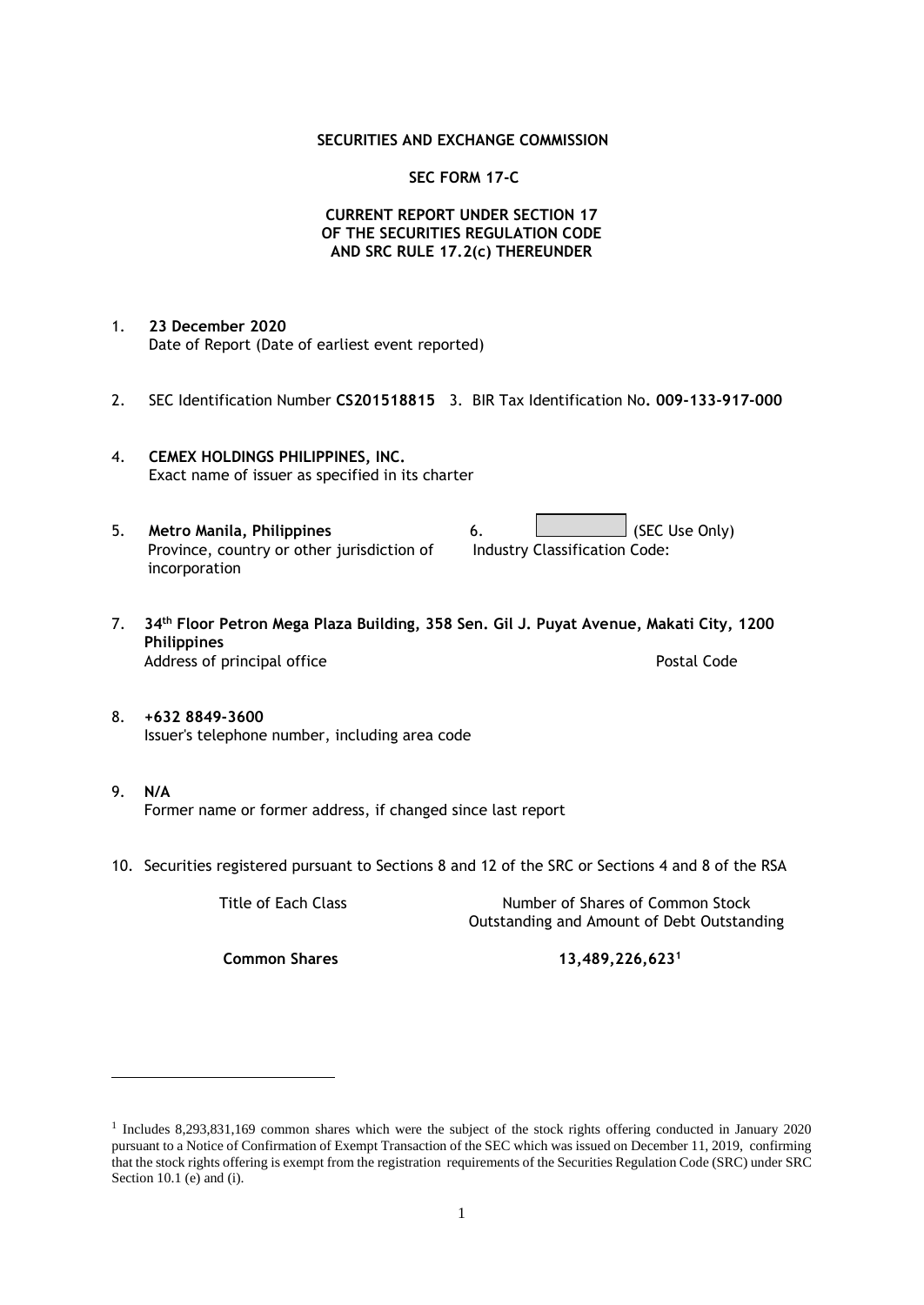11. Indicate the item numbers reported herein: **Item 9 - Other Events**

**CEMEX HOLDING PHILIPPINES, INC. ("CHP") reports on the use of proceeds realized from the Stock Rights Offering (SRO) of 8,293,831,169 common shares of CHP. Based on the Offer**  Price of **P1.54** per share, the total proceeds from the SRO amounted to P12,772,500,000.26.

**The following costs and expenses were disbursed/charged today against the SRO proceeds:**

| USE OF PROCEEDS/PURPOSE                                                                     | <b>AMOUNT</b> (in<br>Pesos) |
|---------------------------------------------------------------------------------------------|-----------------------------|
| Costs and expenses associated with the SOLID Cement plant<br>expansion project <sup>1</sup> | 40,685,927.70               |

<sup>1</sup>*Funded through advances made by CHP to Solid Cement Corporation ("SOLID") under the Revolving Master Loan Facility Agreement dated 3 March 2020 entered into between CHP, as lender, and SOLID, as borrower*

## **SIGNATURES**

Pursuant to the requirements of the Securities Regulation Code, the issuer has duly caused this report to be signed on its behalf by the undersigned hereunto duly authorized.

**CEMEX HOLDINGS PHILIPPINES, INC. 23 December 2020 Issuer Community Community Community** Community Community Community Community Community Community Community Comm

 **Jannette Virata Sevilla Compliance Officer**